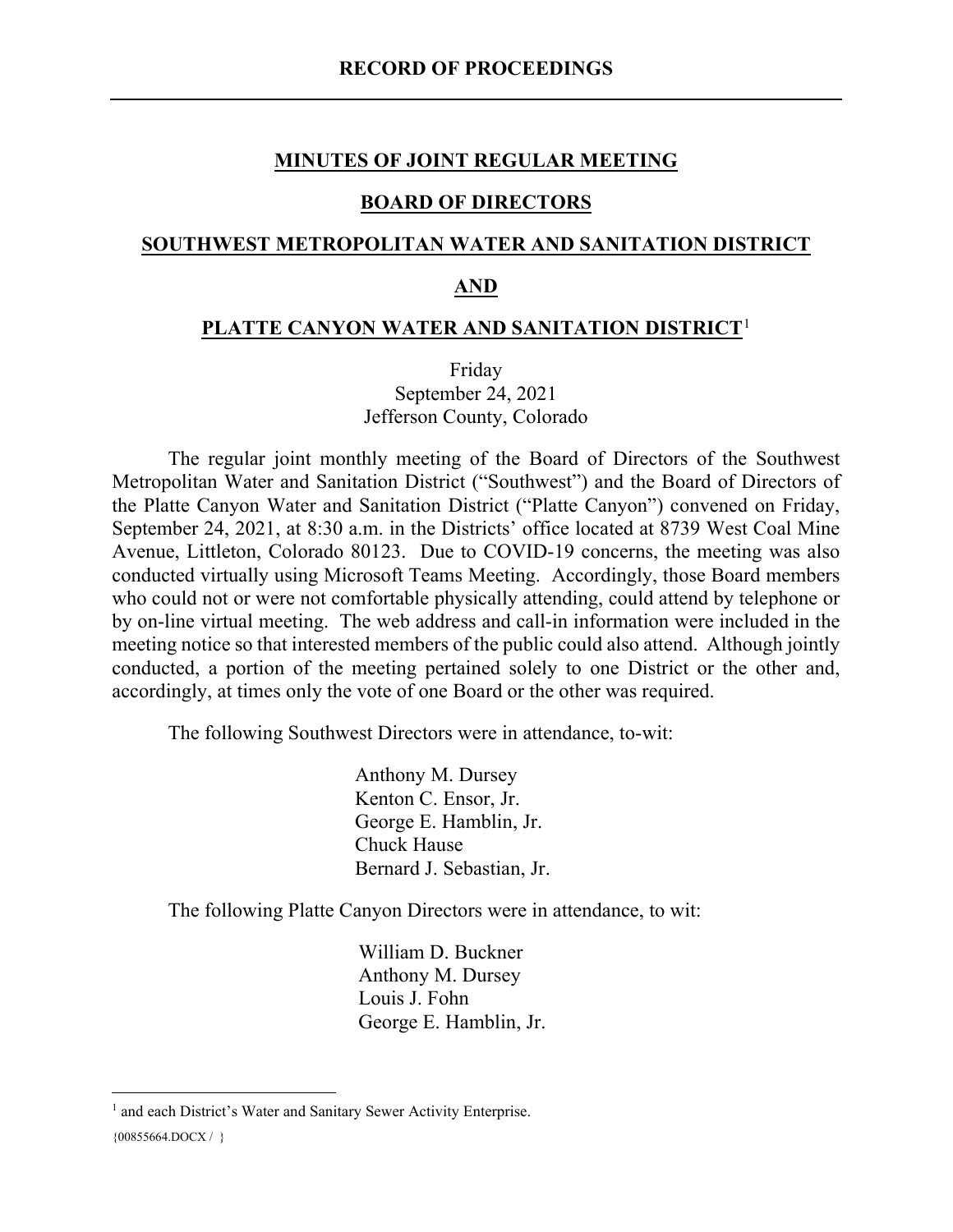The following Platte Canyon staff members were physically in attendance in the boardroom: Cynthia Lane, manager; Alyssa Quinn, assistant manager; Scott Hand, Operations Supervisor, Vanessa Shipley, financial administrator; and Tony Cocozzella, construction program manager. Bridget Butterfield, Communications and Administrative Coordinator, attended the meeting virtually from her office.<sup>[2](#page-1-0)</sup>

Also, physically in attendance was Timothy J. Flynn, from Collins Cockrel & Cole, P.C., legal counsel for both Districts.

# **CALL TO ORDER**

The meeting was called to order by Southwest President, Anthony M. Dursey, who presided as Chair.

# **APPROVAL OF SOUTHWEST AGENDA**

A motion was made by Southwest Director Sebastian and seconded by Southwest Director Hause to approve, as presented, the Southwest agenda. The Chair called for a vote of the Southwest Board, and the vote was as follows:

| Anthony M. Dursey         | Aye |
|---------------------------|-----|
| Kenton C. Ensor, Jr.      | Aye |
| George E. Hamblin, Jr.    | Aye |
| Chuck Hause               | Aye |
| Bernard J. Sebastian, Jr. | Aye |

# **SOUTHWEST CONSENT AGENDA**

Following a brief discussion, a motion was made by Southwest Director Hamblin and seconded by Southwest Director Hause to approve Southwest Consent Agenda Items Nos. 1 and 2, as set forth below by a single motion:

**1. Ratification of Interim Disbursements and Approval of Current Payables.** Southwest payables and supplemental disbursements for the month of September 2021, in the aggregate amount of \$294,956.77, represented by Southwest check nos. 20349 thru 20376, inclusive, including any checks written by the manager pursuant to prior Board authorization for less than \$5,000, as well as various electronic fund payments for utility and other authorized electronic payment vendors.

**2. Southwest Investment/Deposit Transaction Report**. During the month of August 2021, Southwest did not purchase any treasury notes or agency securities, nor did it renew or roll-over any certificates of deposit. On August 25, 2021, a Federal National Mortgage Association note matured, generating aggregate principal proceeds in the amount

<span id="page-1-0"></span><sup>&</sup>lt;sup>2</sup> Southwest has no employees. The above-named personnel are Platte Canyon employees who, pursuant to contract with Platte Canyon, provide management, operation and maintenance services for Southwest.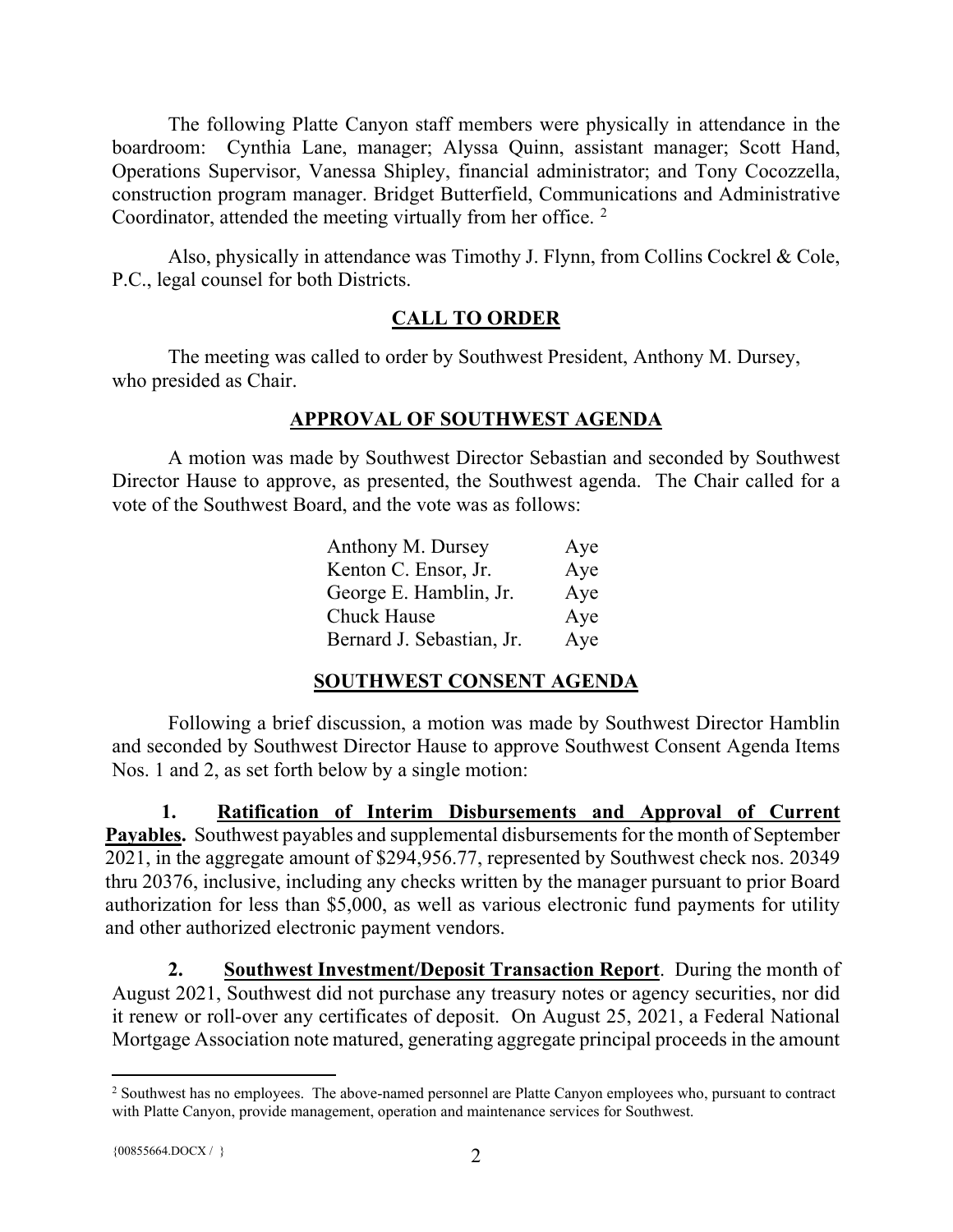of \$2,000,000, plus accrued interest. The Chair called for a vote of the Southwest Board, and the vote was as follows:

| Anthony M. Dursey      | Aye |
|------------------------|-----|
| Kenton C. Ensor, Jr.   | Aye |
| George E. Hamblin, Jr. | Aye |
| <b>Chuck Hause</b>     | Aye |
| Bernard J. Sebastian   | Aye |

### **SOUTHWEST ACTION ITEMS**

**1. Approval of Capital Master Plan for 2022-2031.** The manager, using a PowerPoint presentation, reviewed in detail the Southwest Capital Master Plan for 2022 through 2031. She explained the changes in the way in which the Capital Mater Plan costs were prepared this year, as compared to previous years, including how capital improvement projects were prioritized, especially for calendar year 2022.

It was noted that the cost to rehabilitate or replace Southwest's infrastructure is rising as Southwest facilities age and deteriorate. The 2022-2031 Capital Master Plan includes \$1,376,447 for 2022 capital projects, and \$10,536,871 during the ten (10) year period ending 2031. This compares with the previous years' projected expenditures of \$346,229 and ten (10) year projected expenditures of \$8,389,041. The impact of these increased costs on Southwest's revenue requirements, including any possible revision to the District's facilities renovation fee was discussed briefly by the manager as part of her report.

At the conclusion of the manager's review of the Southwest Capital Master Plan for 2022 through 2031, a motion to approve the same was made by Southwest Director Hause and seconded by Southwest Director Sebastian. The Chair called for a vote of the Southwest Board, and the vote was as follows:

| Anthony M. Dursey      | Aye |
|------------------------|-----|
| Kenton C. Ensor, Jr.   | Aye |
| George E. Hamblin, Jr. | Aye |
| <b>Chuck Hause</b>     | Aye |
| Bernard J. Sebastian   | Aye |

**2. Approval of Professional Engineering Services Agreement with RG & Associates for 2022 Water and Sewer Main Replacement Projects.** Tony Cocozzella reviewed for the Southwest Board a Professional Engineering Services Agreement with RG & Associates for the Southwest sewer and water main replacement projects scheduled for 2022. The Professional Engineering Services Agreement includes design engineering, project management and bidding services for both projects in an amount not to exceed \$101,050.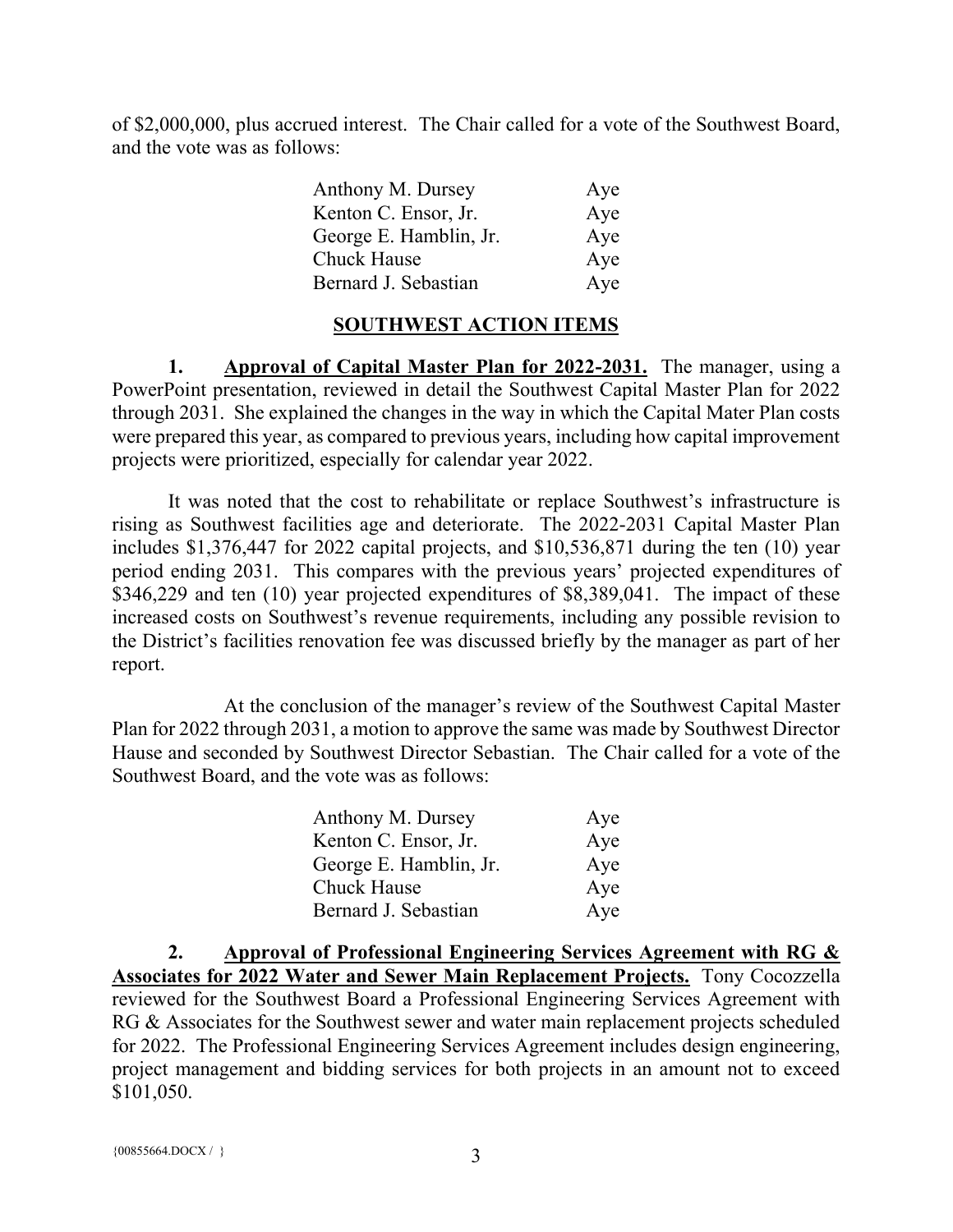At the conclusion of Mr. Cocozzella's review, a motion was made by Southwest Director Dursey and seconded by Southwest Director Hause to approve the proposed Professional Engineering Services Agreement and to authorize its execution by the District's President and Secretary. The Chair called for a vote of the Southwest Board, and the vote was as follows:

| Anthony M. Dursey      | Aye |
|------------------------|-----|
| Kenton C. Ensor, Jr.   | Aye |
| George E. Hamblin, Jr. | Aye |
| <b>Chuck Hause</b>     | Aye |
| Bernard J. Sebastian   | Aye |

#### **SOUTHWEST INFORMATION/DISCUSSION ITEMS**

There were no information or discussion items to come before the Southwest Board.

#### **SOUTHWEST NEW BUSINESS**

There was no new business to come before the Southwest Board.

#### **JOINT PARTICIPATION PORTION OF THE MEETING**

Southwest President, Anthony M. Dursey, continued to act as Chair of the joint participation portion of the meeting.

#### **APPROVAL OF JOINT MEETING AGENDA**

Following a brief discussion, a motion was made by Southwest Director Ensor and seconded by Southwest Director Hause to approve the joint meeting agenda, as presented. The Chair called for a vote of the Southwest Board, and the vote was as follows:

| Anthony M. Dursey         | Aye |
|---------------------------|-----|
| Kenton C. Ensor, Jr.      | Aye |
| George E. Hamblin, Jr.    | Aye |
| <b>Chuck Hause</b>        | Aye |
| Bernard J. Sebastian, Jr. | Aye |

The Chair then called for a vote of the Platte Canyon Board, and the vote was as follows:

| William Buckner        | Aye |
|------------------------|-----|
| Anthony M. Dursey      | Aye |
| Louis J. Fohn          | Aye |
| George E. Hamblin, Jr. | Aye |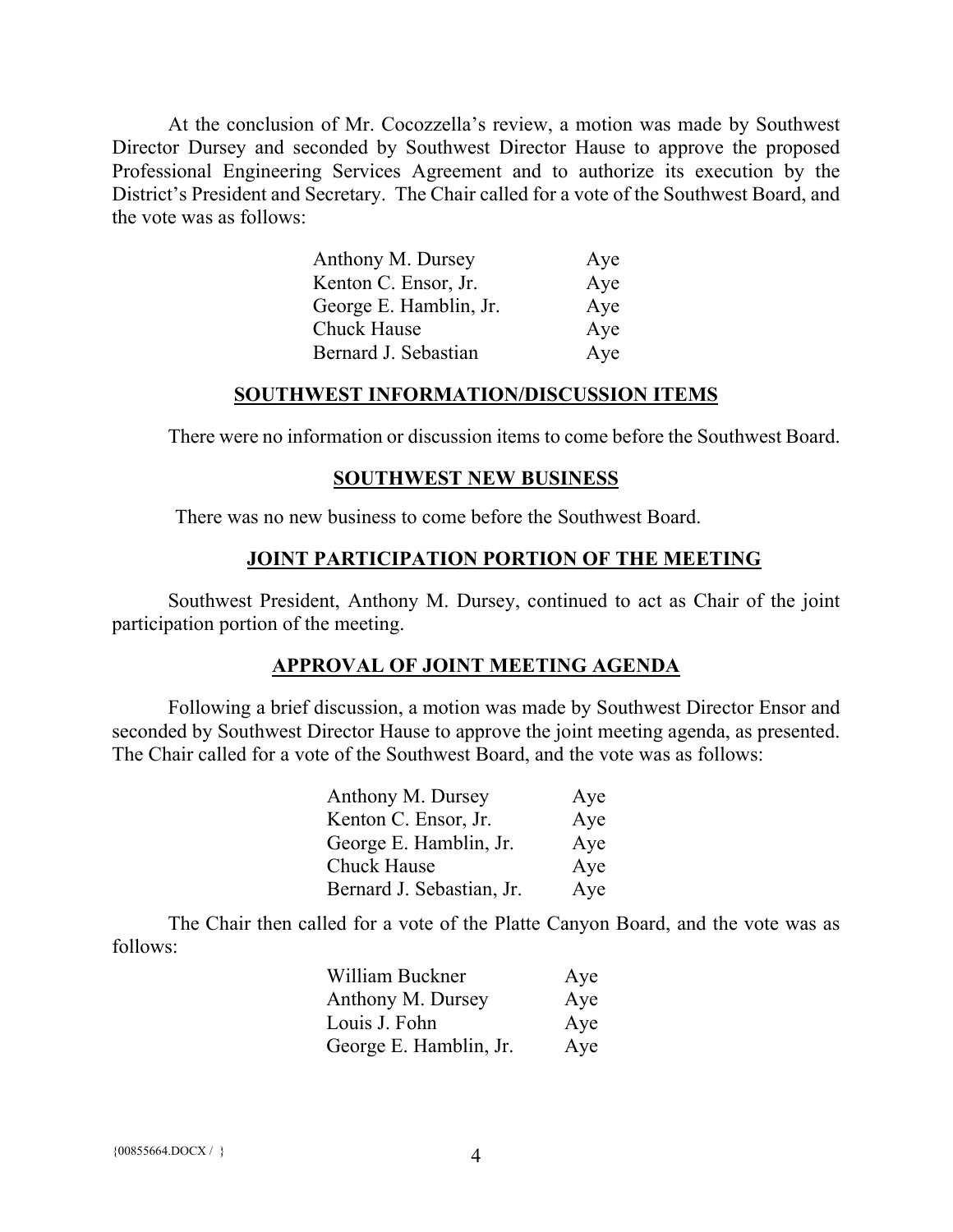## **JOINT MEETING CONSENT AGENDA**

**1. Approval of the Minutes of the Boards' August 27, 2021 Joint Regular Meeting.** Following a brief discussion, a motion was made by Platte Canyon Director Buckner and seconded by Southwest Director Hamblin to approve, as written, the minutes of the Boards' August 27, 2021 joint regular meeting. The Chair called for a vote of the Southwest Board, and the vote was as follows:

| Anthony M. Dursey         | Aye |
|---------------------------|-----|
| Kenton C. Ensor, Jr.      | Aye |
| George E. Hamblin, Jr.    | Aye |
| <b>Chuck Hause</b>        | Aye |
| Bernard J. Sebastian, Jr. | Aye |

The Chair then called for a vote of the Platte Canyon Board, and the vote was as follows:

| William Buckner        | Aye |
|------------------------|-----|
| Anthony M. Dursey      | Aye |
| Louis J. Fohn          | Aye |
| George E. Hamblin, Jr. | Aye |

The approved minutes of the Boards' August 27, 2021 joint regular meeting were then presented to the members of each Board for signature as further evidence of ratification, confirmation and approval.

# **JOINT MEETING ACTION ITEMS**

There were no action items to come before this joint regular meeting.

# **JOINT MEETING INFORMATION/DISCUSSION ITEMS**

## **1. Financial Matters**.

(a) **Platte Canyon Financial Statements**. The following unaudited Platte Canyon financial statements, prepared by Vanessa Shipley, for the eight-month period ending August 31, 2021, were presented to the Boards:

(i) Statement of Net Assets, dated August 31, 2021, showing Platte Canyon's Assets, Liabilities, and Net Assets;

(ii) Statement of Revenue, Expenses and Changes in Net Assets for the eight-month period ending August 31, 2021;

(iii) Schedule of Revenue and Expenditures – Budget  $&$  Actual CM/YTD Actuals Compared to Annual Budget for the eight-month period ending August 31, 2021; and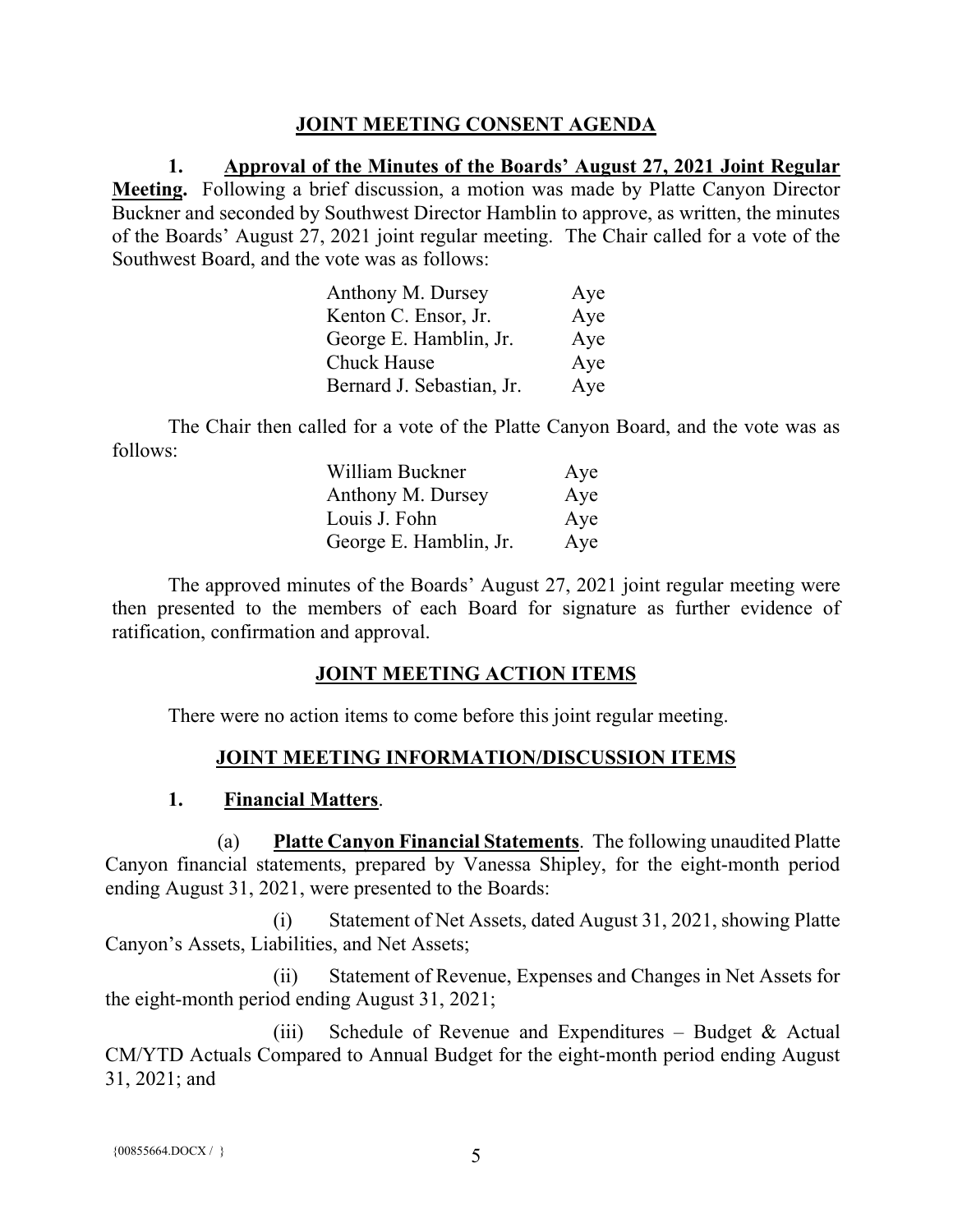(iv) Schedule of Revenue and Expenditures – Budget  $\&$  Actual CM/YTD Actuals Compared to CM/YTD Budget for the eight-month period ending August 31, 2021.

Following Vanessa Shipley's review of the year-to-date financial statements, during which she noted any significant variances from 2021 budgeted line items, a motion was made by Platte Canyon Director Buckner and seconded by Platte Canyon Director Fohn to accept the Platte Canyon financial statements, as presented. The Chair called for a vote of the Platte Canyon Board, and the vote was as follows:

| William Buckner        | Aye |
|------------------------|-----|
| Anthony M. Dursey      | Aye |
| Louis J. Fohn          | Aye |
| George E. Hamblin, Jr. | Aye |

(b) **Southwest Financial Statements**. The following unaudited Southwest financial statements, prepared by Vanessa Shipley for the eight-month period ending August 31, 2021, were presented to the Boards:

(i) Statement of Net Assets, dated August 31, 2021, showing Southwest's Assets, Liabilities, and Net Assets;

(ii) Statement of Revenue, Expenses and Changes in Net Assets for the eight-month period ending August 31, 2021;

(iii) Schedule of Revenue and Expenditures – Budget  $&$  Actual CM/YTD Actuals Compared to Annual Budget for the eight-month period ending August 31, 2021; and

(iv) Schedule of Revenue and Expenditures – Budget & Actual CM/YTD Actuals Compared to CM/YTD Budget for the eight-month period ending August 31, 2021.

Vanessa Shipley reviewed Southwest's year-to-date financial statements and as a part thereof, explained any significant variances between budget to actual revenues and expenditures. At the conclusion of her review of the financial statements, a motion was made by Southwest Director Hause and seconded by Southwest Director Sebastian to accept the Southwest financial statements, as presented. The Chair called for a vote of the Southwest Board, and the vote was as follows:

| Anthony M. Dursey         | Aye |
|---------------------------|-----|
| Kenton C. Ensor, Jr.      | Aye |
| George E. Hamblin, Jr.    | Aye |
| <b>Chuck Hause</b>        | Aye |
| Bernard J. Sebastian, Jr. | Aye |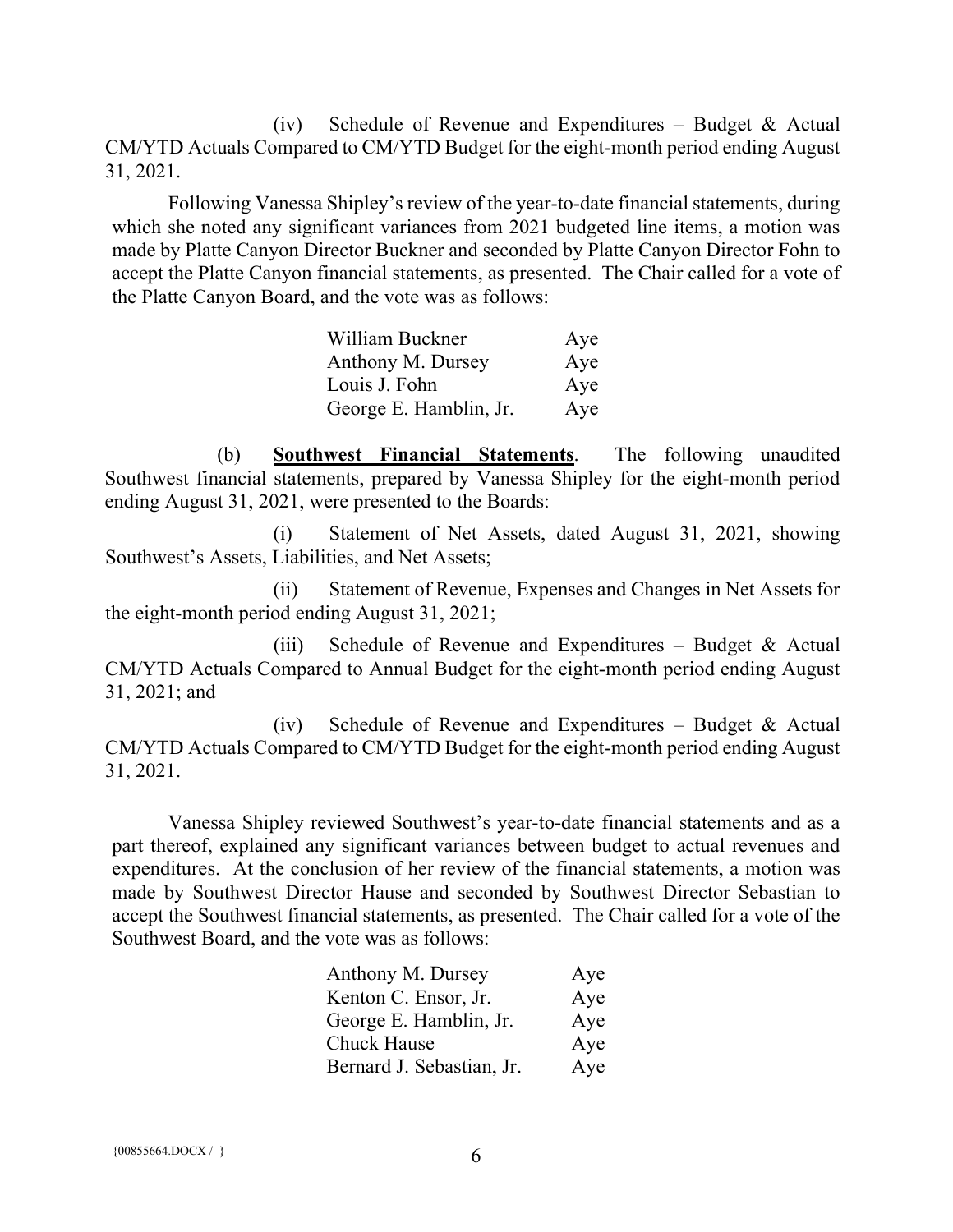(c) **Platte Canyon Investment/Deposit Report**. The Boards reviewed a list of Platte Canyon's investments in U.S. Government treasury notes, agency securities, certificates of deposit, and money market funds, together with a report showing the funds Platte Canyon has in approved state depositories and authorized local government investment pools. As of August 31, 2021, Platte Canyon's investments and deposits totaled \$9,427,282.39, itemized as follows:

| <b>Description</b>           | <b>Amount</b>  | Percentage |
|------------------------------|----------------|------------|
| Checking                     | \$195,660.55   | 2.08%      |
| Certificates of Deposit      | \$744,000.00   | 7.89%      |
| ColoTrust-Prime              | \$0.00         | $0.00\%$   |
| ColoTrust-Plus               | \$1,093,638.09 | 11.60%     |
| ColoTrust-Trust Account      | \$2,252,211.02 | 23.89%     |
| CSAFE-Core                   | \$3,103,396.88 | 32.92%     |
| <b>Treasury Bills</b>        | \$0.00         | $0.00\%$   |
| <b>Treasury Notes</b>        | \$2,038,375.85 | 21.62%     |
| U.S. Government Agencies and | \$0.00         | $0.0\%$    |
| Instrumentalities            |                |            |
| <b>TOTAL</b>                 | \$9,427,282.39 | $100\%$    |

The average yield on Platte Canyon's investments for the month of August 2021, as calculated by staff, was 0.3343% per annum.

Following a brief discussion, a motion was made by Platte Canyon Director Buckner and seconded by Platte Canyon Director Fohn to accept the Platte Canyon Schedule of Deposits and Investments as presented. The Chair called for a vote of the Platte Canyon Board, and the vote was as follows:

| William Buckner        | Aye |
|------------------------|-----|
| Anthony M. Dursey      | Aye |
| Louis J. Fohn          | Aye |
| George E. Hamblin, Jr. | Aye |

(d) **Southwest Investment/Deposit Report**. The Boards reviewed a list of Southwest's investments in U.S. Government treasury notes, agency securities, certificates of deposit, and money market funds, together with a report showing the funds Southwest has in approved state depositories and authorized investment pools. As of August 31, 2021, Southwest's investments and deposits totaled \$24,800,684.65, itemized as follows: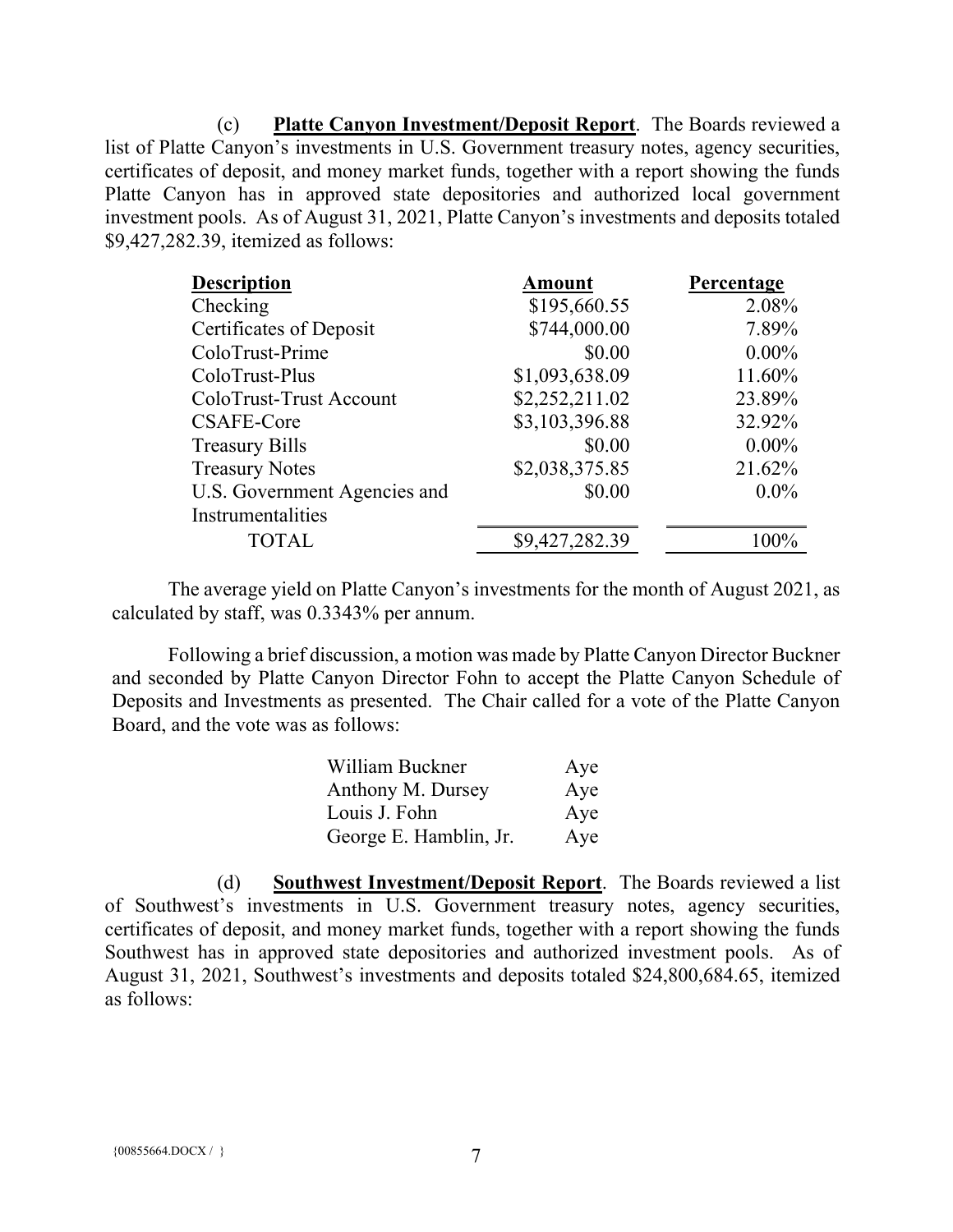| <b>Description</b>           | <b>Amount</b>   | Percentage |
|------------------------------|-----------------|------------|
| Checking                     | \$10,784.54     | 0.04%      |
| Certificates of Deposit      | \$494,000.00    | 1.99%      |
| ColoTrust-Prime              | \$0.00          | $0.00\%$   |
| ColoTrust-Plus               | \$3,009,867.03  | 12.14%     |
| ColoTrust-Trust Account      | \$2,609,300.86  | 10.52%     |
| CSAFE-Core                   | \$8,707,017.70  | 35.11%     |
| <b>Treasury Bills</b>        | \$0.00          | $0.00\%$   |
| <b>Treasury Notes</b>        | \$5,969,714.52  | 24.07%     |
| U.S. Government Agencies and | \$4,000,000.00  | 16.13%     |
| Instrumentalities            |                 |            |
| <b>TOTAL</b>                 | \$24,800,684.65 | $100\%$    |

The average yield on Southwest's investments for the month of August 2021, as calculated by staff, was 0.4656% per annum.

Following a brief discussion, a motion was made by Southwest Director Ensor and seconded by Southwest Director Hamblin to accept the Southwest Schedule of Deposits and Investments as presented. The Chair called for a vote of the Southwest Board, and the vote was as follows:

| Anthony M. Dursey         | Aye |
|---------------------------|-----|
| Kenton C. Ensor, Jr.      | Aye |
| George E. Hamblin, Jr.    | Aye |
| Chuck Hause               | Aye |
| Bernard J. Sebastian, Jr. | Aye |

**2. Management Report**. The manager reviewed, as more particularly set forth below, her written management report dated September 2021, a copy of which was previously provided to each member of both Boards.

(a) **Denver Water Rates for 2022.** The manager reported to the Boards that the Denver Board of Water Commissioners will adopt rates for 2022, that are projected to raise Denver Water's revenue by 4%. The impact of the increase on Read & Bill Distributors, like Southwest and Platte Canyon, is favorable. The water consumption charge to the residents in Read & Bill Distributors will actually decrease by 0.8% with respect to residential customers. Non-residential Read & Bill customers will see an increase of about 5.7%.

Overall, the Denver Water Rates and Fees Technical Advisory Committee (TAC) is supportive of the rate increase, although the TAC continues to object to Denver Water applying a 19% multiplier to lead service line replacement costs allocated to outside city users. It was noted however, that with respect to that allocation, Denver Water allocates 70% of those costs inside city and 30% outside city.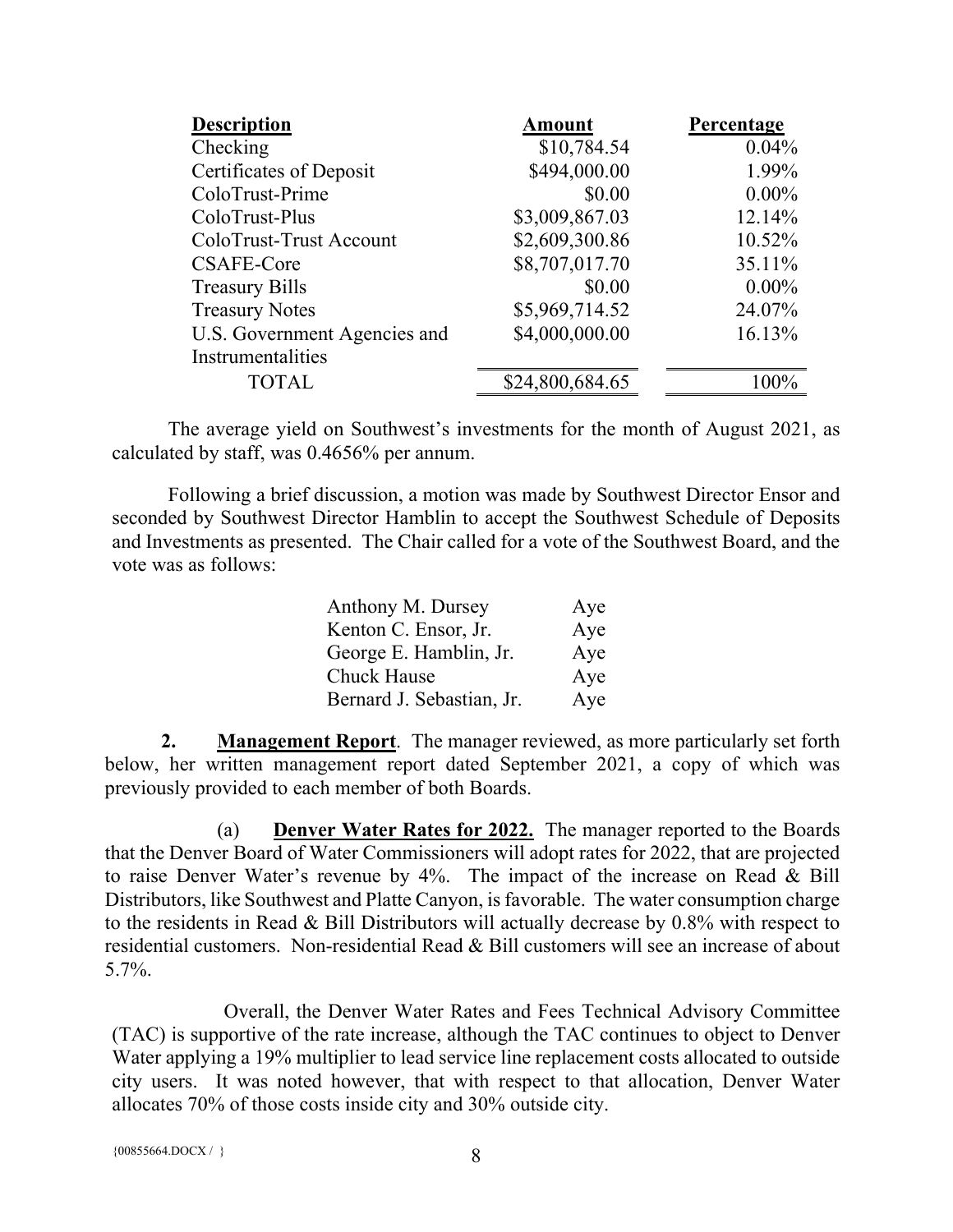(b) **Gross Reservoir Expansion.** The manager also briefly advised the Boards as to the status of a lawsuit filed in Federal District Court by Denver Water seeking relief from Boulder County's 1041 permitting process. The lawsuit asserts that Denver Water is exempt from Boulder County's 1041 permitting process because that process is preempted by the Federal Energy Regulatory Commission Permit, which Denver Water obtained a couple of years ago. It is hoped that the lawsuit will be successful and Denver Water can proceed with construction of the dam. In order to comply with the terms and provisions of it's FERC Permit, Denver Water needs to start construction in early 2023.

(c) **Miscellaneous Matters.** Due to the lateness of the hour, the manager referred the Boards to the balance of her written report and asked if there were any specific questions. There were none.

**3. Operations and Maintenance Summary Report**. The Operations and Maintenance Summary Report dated September 2021, was presented by the Operations Supervisor, Scott Hand. During the reporting period, neither Platte Canyon nor Southwest had any sanitary sewer service or water service interruptions.

It was noted that the District has received its new pickup truck for the replacement of the 2011 Chevrolet pickup truck that was traded in and the credit applied to the cost toward the new vehicle.

**4. Capital Projects Report**. Tony Cocozzella reviewed the Capital Projects Report for Platte Canyon and Southwest. As part of his report, Mr. Cocozzella updated the Boards as to the status of all ongoing Platte Canyon and Southwest projects, including developer and District-specific projects. Platte Canyon and Southwest projects that are in the design phase were also included as part of his report.

## **NEW BUSINESS**

There was no new business to come before the joint participation portion of the meeting.

# **PLATTE CANYON BOARD MEETING**

## **CALL TO ORDER**

The Platte Canyon portion of the joint meeting was called to order by Platte Canyon President, George E. Hamblin, Jr., who presided as Chair.

# **APPROVAL OF PLATTE CANYON AGENDA**

Following a brief discussion, a motion was made by Platte Canyon Director Buckner and seconded by Platte Canyon Director Fohn to approve, as presented, the Platte Canyon agenda. The Chair called for a vote of the Platte Canyon Board, and the vote was as follows:

```
{00855664.DOCX / } 9
```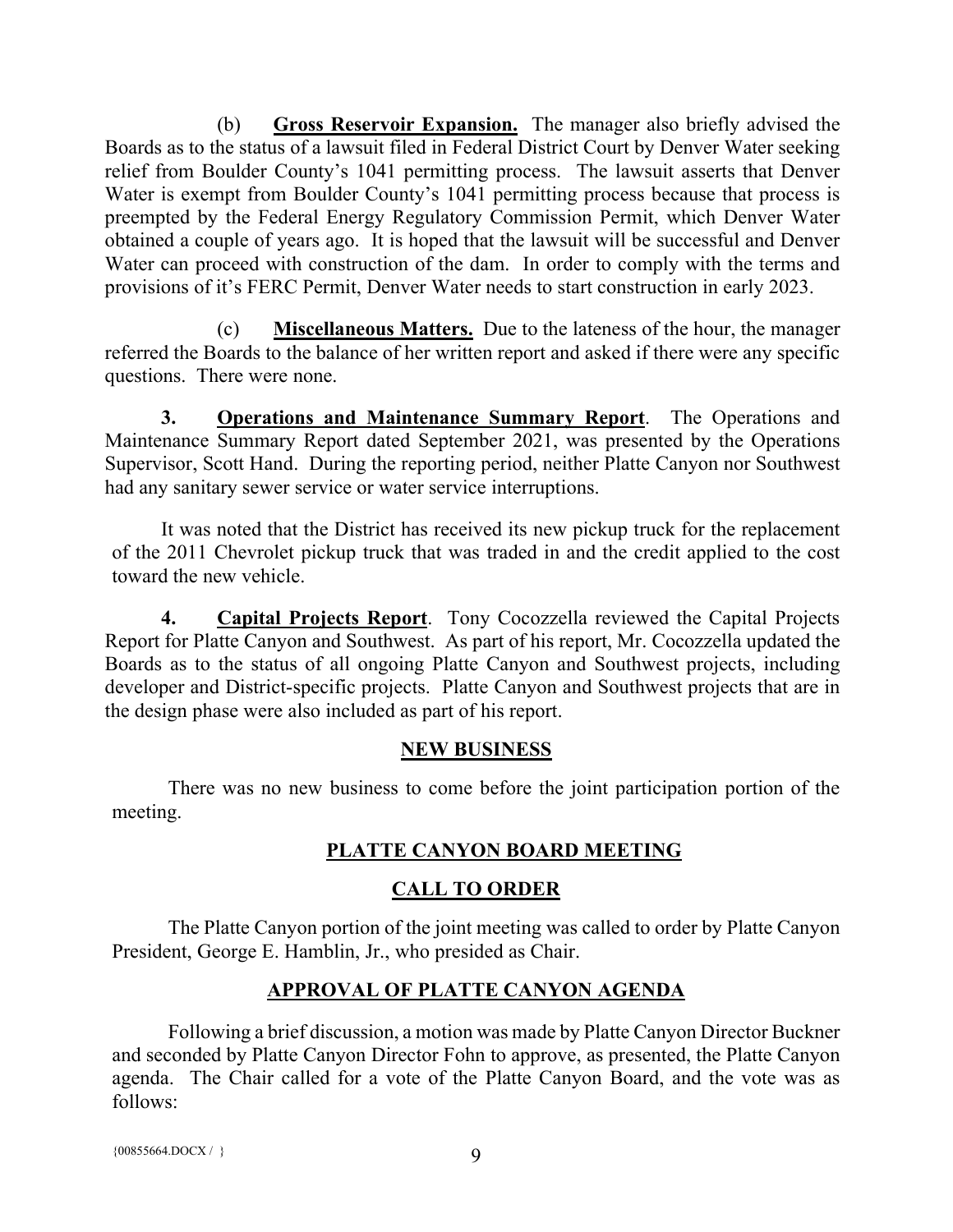| William Buckner        | Aye |
|------------------------|-----|
| Anthony M. Dursey      | Aye |
| Louis J. Fohn          | Aye |
| George E. Hamblin, Jr. | Aye |

### **PLATTE CANYON CONSENT AGENDA ITEMS**

A motion was made by Platte Canyon Director Buckner and seconded by Platte Canyon Director Fohn to approve Platte Canyon Consent Agenda Items Nos. 1 and 2, as set forth below, by a single motion:

**1. Approval of Accounts Payable and Ratification of Interim Disbursements for September 2021**. The Platte Canyon payables and supplemental disbursements for the month of September 2021, in the aggregate amount of \$199,468.86, represented by Platte Canyon check nos. 33867 through 33932, inclusive, including any checks written by the manager pursuant to prior Board authorization for less than \$5,000, as well as various electronic fund payments for employee salaries, utilities and other authorized electronic payment vendors.

**2. Platte Canyon Investment/Deposit Report**. During the month of August 2021, Platte Canyon did not purchase any treasury notes or agency securities, nor did it renew or roll-over any certificates of deposit. On August 25, 2021, a Federal National Mortgage Association note matured, generating aggregate principal proceeds in the amount of \$1,500,000, plus accrued interest. The Chair called for a vote of the Platte Canyon Board, and the vote was as follows:

| William Buckner        | Aye |
|------------------------|-----|
| Anthony M. Dursey      | Aye |
| Louis J. Fohn          | Aye |
| George E. Hamblin, Jr. | Aye |

## **PLATTE CANYON ACTION ITEMS**

**1. Director's Absence Excused.** Following a brief discussion, a motion was made by Platte Canyon Director Buckner and seconded by Platte Canyon Director Fohn to excuse the absence of Director Mark Swatek, who was unable to attend the meeting. The Chair called for a vote of the Platte Canyon Board, and the vote was as follows:

| William Buckner        | Aye |
|------------------------|-----|
| Anthony M. Dursey      | Aye |
| Louis J. Fohn          | Aye |
| George E. Hamblin, Jr. | Aye |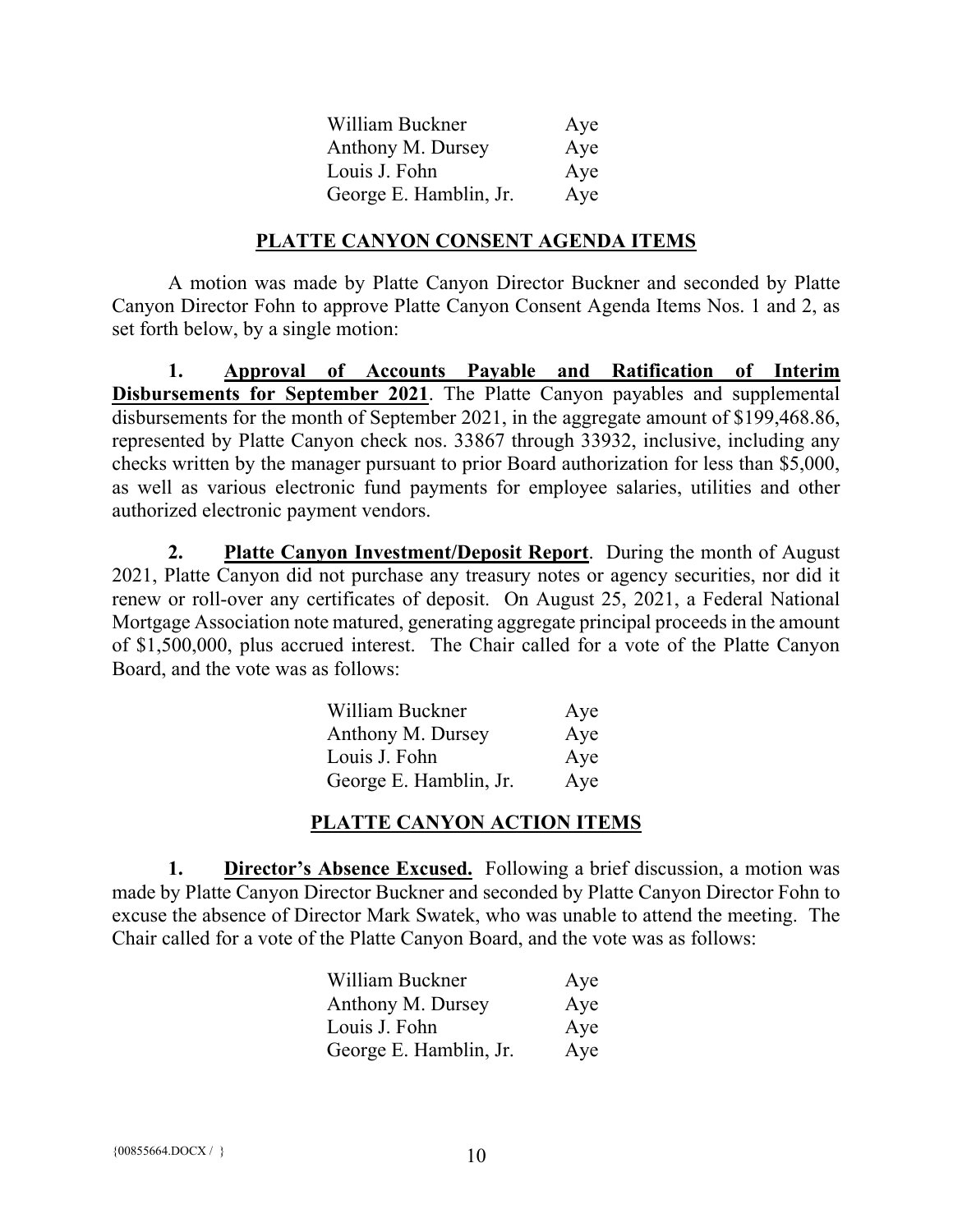**2. Approval of Capital Master Plan for 2022-2031.** The manager, again using a PowerPoint presentation reviewed in detail Platte Canyon's Capital Master Plan for 2022 through 2031. She explained the changes in the way in which the capital improvement costs for the Capital Master Plan were determined, especially as compared to previous years and she explained how capital improvement projects were prioritized, especially for calendar year 2022. As is the case with Southwest, the revenue requirements to rehabilitate and replace Platte Canyon's infrastructure are rising due to the age of Platte Canyon's facilities deterioration that is ongoing.

The 2022-2031 Capital Master Plan includes \$2,777,951 for capital projects and vehicles in 2022, and \$20,879,300 for the ten (10) year period ending 2031. This compares with the previous years' projected expenditures of \$1,913,529 and the ten (10) year projected expenditures of \$18,231,691.

At the conclusion of the manager's review of the Platte Canyon Capital Master Plan for 2022 through 2031, a motion to accept the same was made by Platte Canyon Director Buckner and seconded by Platte Canyon Director Hamblin. The Chair called for vote of the Platte Canyon Board, and the vote was as follows:

| William Buckner        | Aye |
|------------------------|-----|
| Anthony M. Dursey      | Aye |
| Louis J. Fohn          | Aye |
| George E. Hamblin, Jr. | Aye |

**2. Approval of Professional Engineering Services Agreement with RG & Associates for 2022 Water and Sewer Main Replacement Projects.** Tony Cocozzella reviewed for the Platte Canyon Board, a Professional Engineering Services Agreement with RG & Associates for three Platte Canyon water main replacement projects planned for 2023. The Professional Engineering Services Agreement includes design engineering, project management and bidding services for all three projects in an amount not to exceed \$104,280.

At the conclusion of Mr. Cocozzella's review, a motion was made by Platte Canyon Director Fohn and seconded by Platte Canyon Director Buckner to approve the Professional Engineering Services Agreement with RG & Associates, and to authorize its execution by Platte Canyon's President and Secretary. The Chair called for vote of the Platte Canyon Board, and the vote was as follows:

| William Buckner        | Aye |
|------------------------|-----|
| Anthony M. Dursey      | Aye |
| Louis J. Fohn          | Aye |
| George E. Hamblin, Jr. | Aye |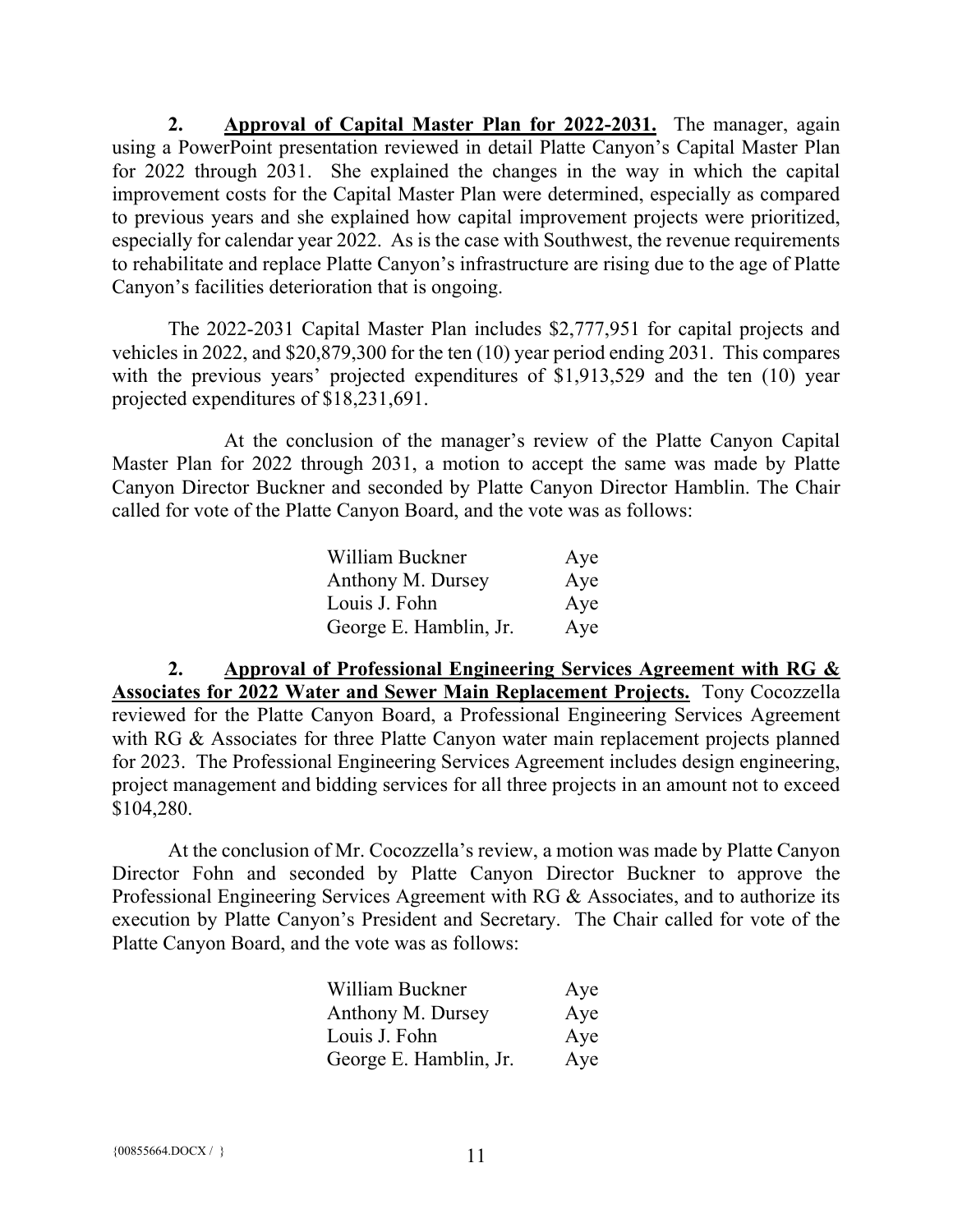### **PLATTE CANYON INFORMATION/DISCUSSION ITEMS**

There were no information or discussion items to come before the Platte Canyon Board.

## **PLATTE CANYON NEW BUSINESS**

There was no new business to come before the Platte Canyon Board.

## **ADJOURNMENT**

There being no further business to come before this joint regular meeting of the Southwest and Platte Canyon Boards, a motion to adjourn was made by Platte Canyon Director Fohn and seconded by Southwest Director Sebastian. The Chair called for a vote of the Southwest Board, and the vote was as follows:

| Anthony M. Dursey         | Aye |
|---------------------------|-----|
| Kenton C. Ensor, Jr.      | Aye |
| George E. Hamblin, Jr.    | Aye |
| <b>Chuck Hause</b>        | Aye |
| Bernard J. Sebastian, Jr. | Aye |

The Chair then called for a vote of the Platte Canyon Board, and the vote was as follows:

| William Buckner        | Aye |
|------------------------|-----|
| Anthony M. Dursey      | Aye |
| Louis J. Fohn          | Aye |
| George E. Hamblin, Jr. | Aye |

Whereupon, this joint regular meeting of the Southwest and Platte Canyon Boards of Directors adjourned at approximately 10:30 a.m. The next regular joint meeting of the Boards will be held on Friday, October 22, 2021 at 8:30 a.m. in the District's office, or virtually if necessary for those Directors who cannot attend in person either because of concerns over the Covid-19 pandemic, or for any other reason.

Respectfully submitted,

Timothy J. Flynn, Recording Secretary